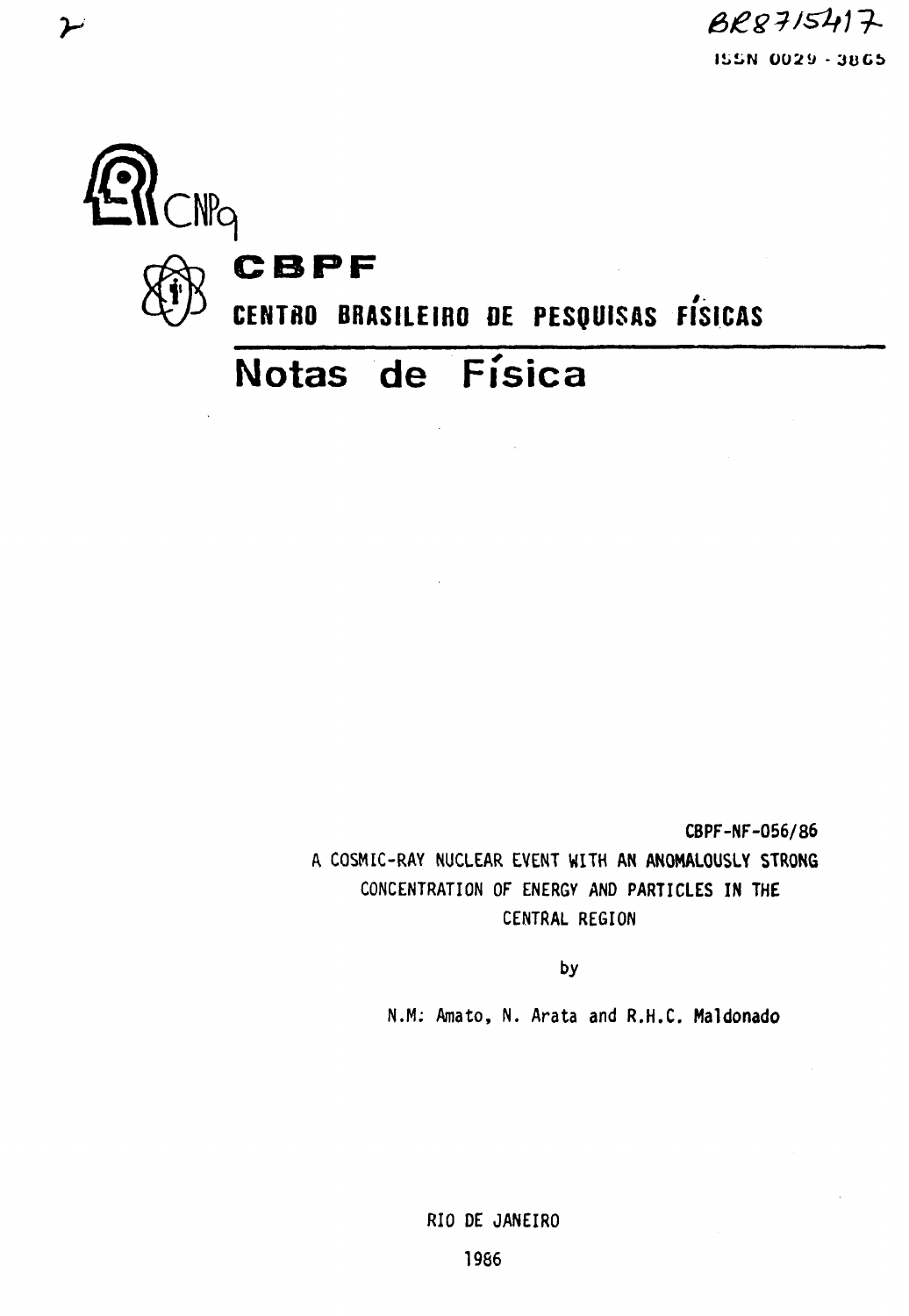NOTAS DE FÍSICA é uma pré-publicação de trabalho original om Fisica

NOTAS DE FÍSICA is a preprint of original works un published in Physics

Pedidos de cóplas desta publicação devem ser envia dos aos autores ou a:

reports should be Requests for copies of these addressed to:

> Centro Brasileiro de Posquisas Físicas Area de Publicações Rua Dr. Xavier Sigaud, 150 - 49 andar  $22.290 -$  Rio de Janeiro, RJ BRASIL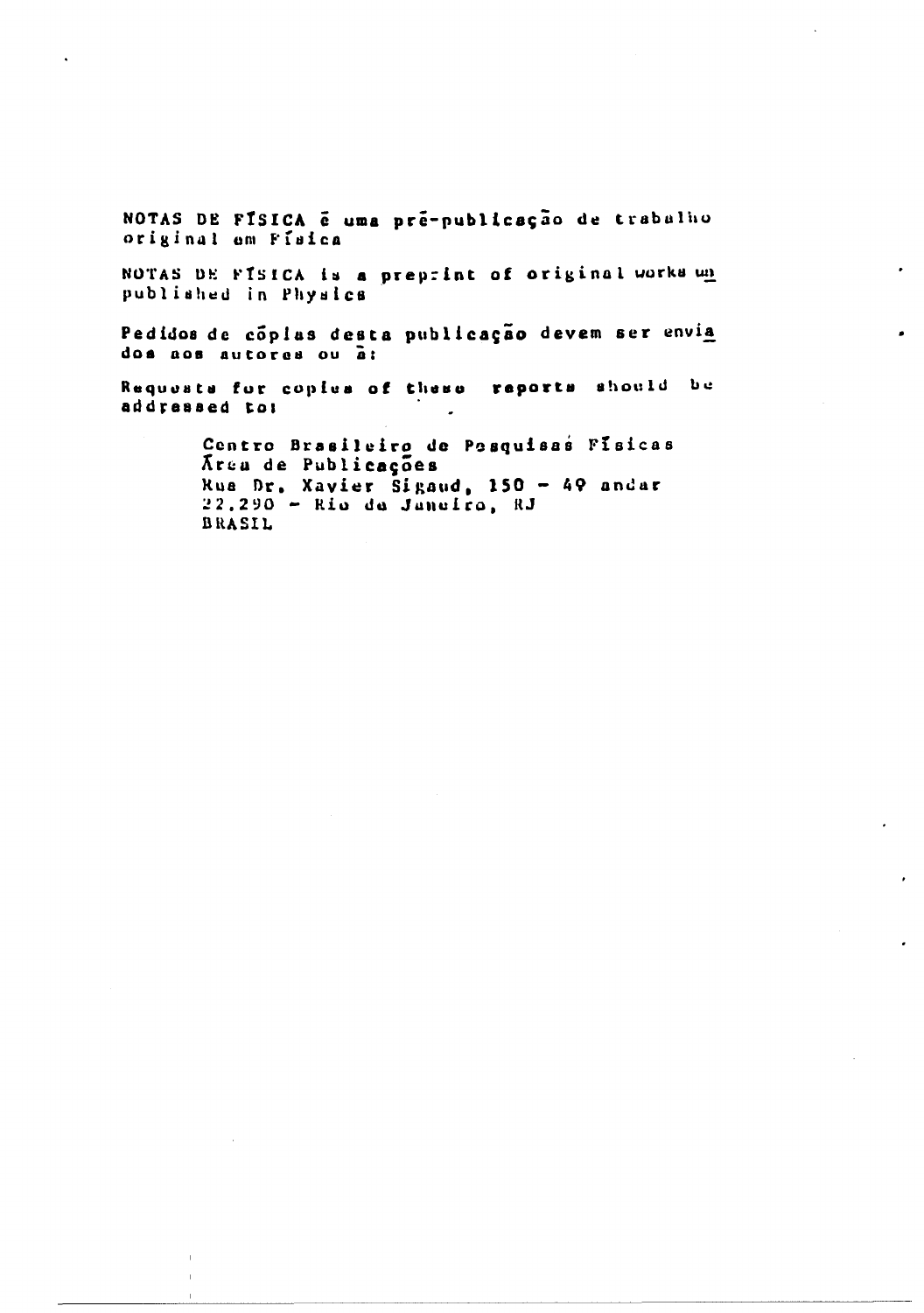$\mathcal{A}$ 

 $\ddot{\phantom{a}}$ 

**CBPF-NF-056/86** A COSMIC-RAY NUCLEAR EVENT WITH AN ANOMALOUSLY STRONG CONCENTRATION OF ENERGY AND PARTICLES IN THE CENTRAL REGION

by

N.M. Amato, N. Arata and R.H.C. Maldonado\*

Centro Brasileiro de Pesquisas Físicas - CBPF/CNPq Rua Dr. Xavier Sigaud, 150 22290 - Rio de Janeiro, RJ - Brasil

•Instituto de FTsica Universidade Federal Fluminense Niterói, RJ - Brasil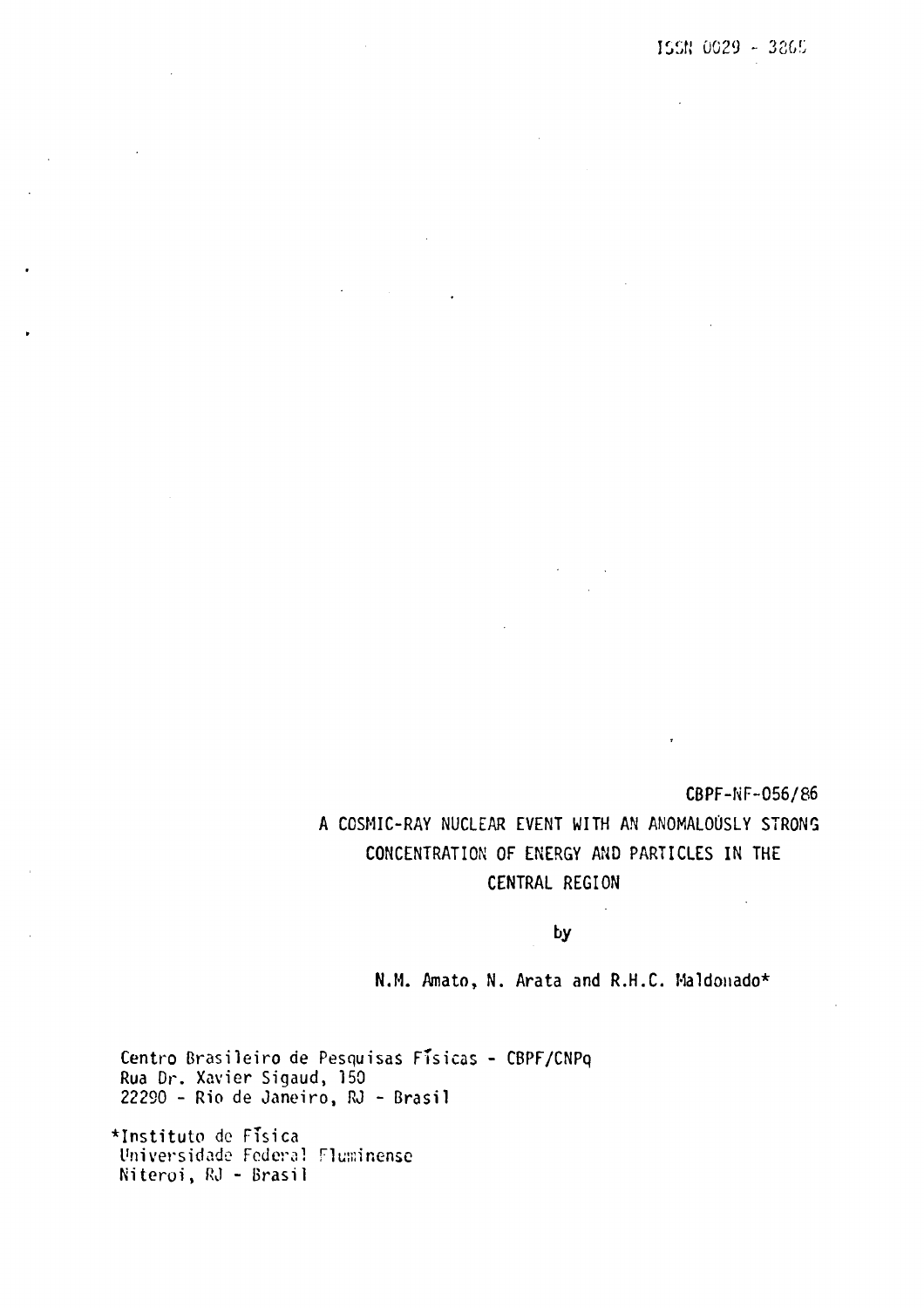## Abstract

A cosmic-ray induced nuclear event detected in the emulsion chamber is described, The event consists of 217 shower cores with  $\Sigma E_{\gamma} = 1,275$  TeV. In log scale, energy and particles are emitted most densely at the small lateral distance corresponding to 0.5 mm; 77 % of the total energy and 61 % of the total multiplicity are inside the radius of 0.65 cm. The shower cores in the central region show exponential-type energy distribution and non-isotropic azimuthal distribution. This event indicates a possibility that phenomena  $\epsilon^2$  large trancverse momentum could happen to produce a strong concentration of energy and particles in the very forward direction.  $\sqrt{h\nu\mu\rho\nu}$ 

# PACS. 94.40.Re - High energy interactions

Key-words: Cosmic ray; Nuclear event; Emulsion chamber.

 $\overline{a}$  i  $\overline{a}$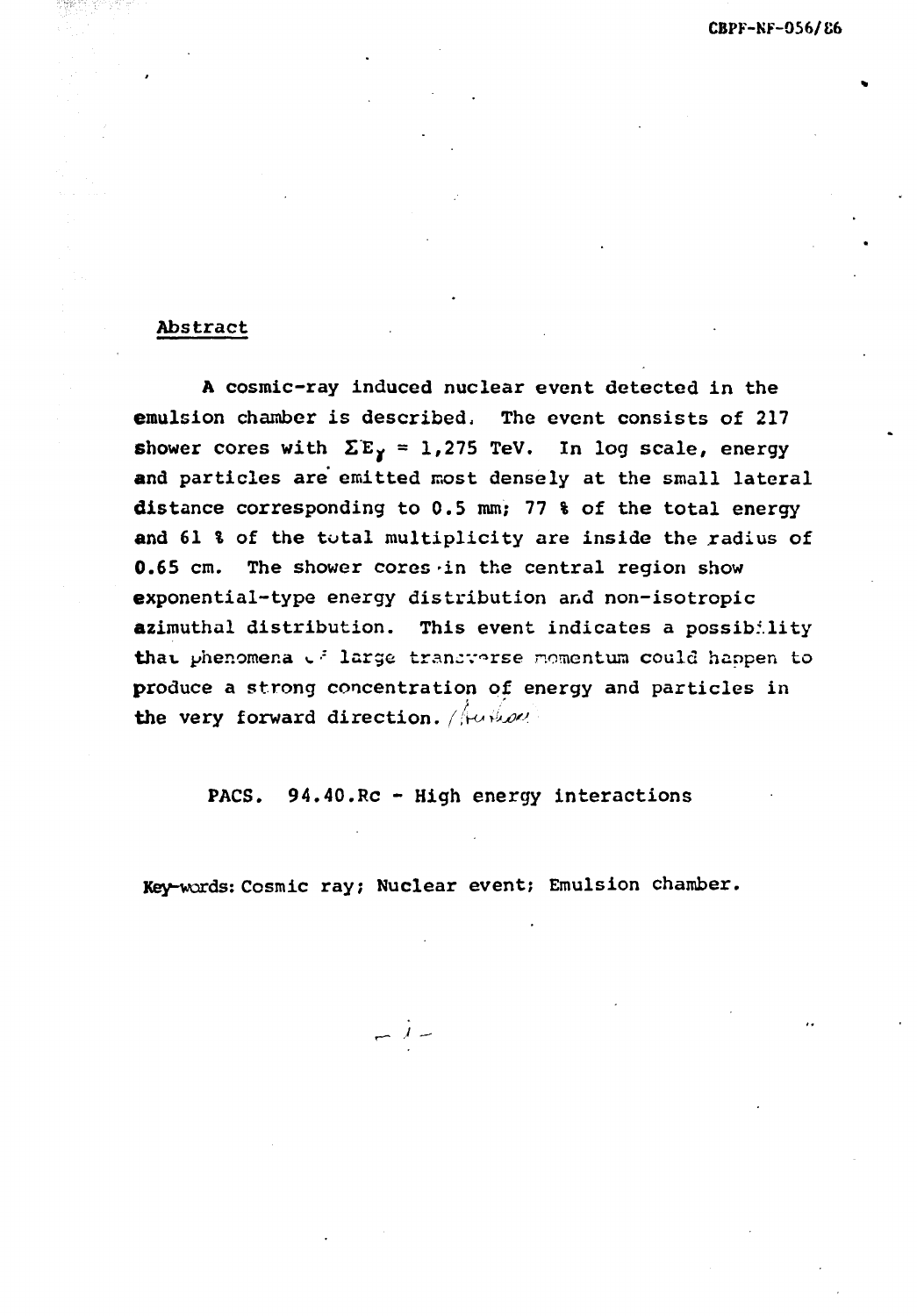#### 1, Introduction

Brasil-Japan Collaboration has been studying cosmic-ray induced nuclear interactions in the energy region  $10^{13}$ -  $10^{17}$ eV by means of emulsion chambers exposed at Mt. Chacaltaya. (1) The integrated exposure has been accumulated to be 450  $m^2$  year up to now, and the main energy region of our concern is moving to the domain,  $> 10^{15}$  eV, which has been covered by excensive air shower experiments.

Up to now, 13 events have been observed in the measurable energy region,  $> 1,000$  TeV, by the emulsion chamber experiments at Chacaltaya. 9 events among them are associated with a generally darkened wide area on X-ray films. This area in the central region  $(*)$  is called as "halo", and events associated with halos are called as halo events; five halo events  $(2-4)$ have been already reported. The experiments at Pamir <sup>(5)</sup>, Mt. Fuji  $(6)$  and Kanbala  $(7)$  have also observed halo events. Thus it can be said  $t^*$  at appearance of strong concentration of energy as a halo is a rather common feature in this energy region.

In this paper, we report a halo event which was detected in the 18th chamber at Chacaltaya. The total measurable energy of individual shower cores is  $\Sigma E_Y \sim 1,300$  TeV. In the very block where this event was detected, nuclear emulsion plates together with X-ray films were set at every layer of the chamber; thanks to the powerful spatial resolution of nuclear emulsion, we can study the details of the event.

(\*) The central region on the target diagram corresponds to the very forward angular region in general.

-1-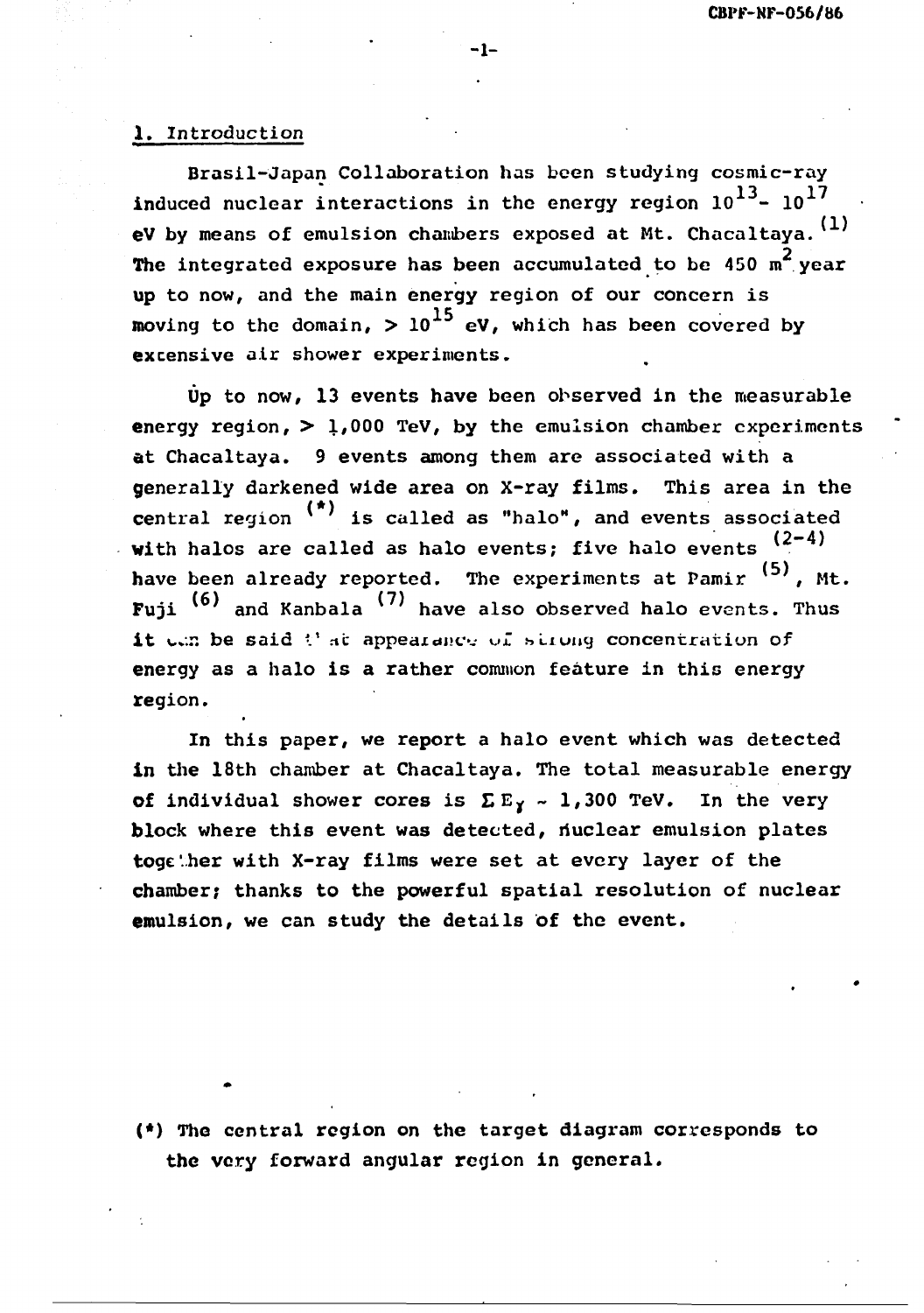## 2. Experiment

The present event was detected in the 18th emulsion chamber which had been exposed at Mt. Chacaltaya (Bolivia, 5220 m above sea-level) by the Brasil-Japan Collaboration. The detector consists of an upper chamber (7 cm of Pb), a target layer (23 cm of pitch), an air space (150 cm of air) and a lower chamber (8 cm of Pb). Both the upper chamber  $(44.2 \text{ m}^2)$  and the lower chamber  $(32.4 \text{ m}^2)$  are of multi-lavered sandwiches of lead plates and photo-sensitive materials. The details of the experiments at Chacaltaya have been described elsewhere  $(1)$ 

The event was detected in the block P06 in the upper chamber and in the block 74 in the lower chamber, where nuclear emulsion plates (Fuji ET7B) were inserted in the sandwiches together with X-ray films (Sakura N-type and RR-type). We call this event here simply "Po6". In the central part of call this event here simply "Po6". In the central part of , we made a general scan, for showers on nuclear challoion plates under microscope for the area  $1.6 \times 1.6$  cm<sup>2</sup>.

To identify hadron-initiated showers, we apply the following criteria which were also used in the analysis of five halo events  $(2-4)$  observed at Chacaltaya: (1) showers which start <sup>(\*)</sup> their cascade process at the deep layer  $($  > 4 cu), and/or  $(2)$  showers which show a double peaked **transition.** Taking into account the zenith angle  $(31^0)$ , detection probability of hadrons above threshold energy is calculated to be 59 % for the event P06.

(\*) Showers for which the measured transition curve is  $>$  4 cu deeper than average of simulated electro-magnetic showers of same energy. <sup>(8)</sup>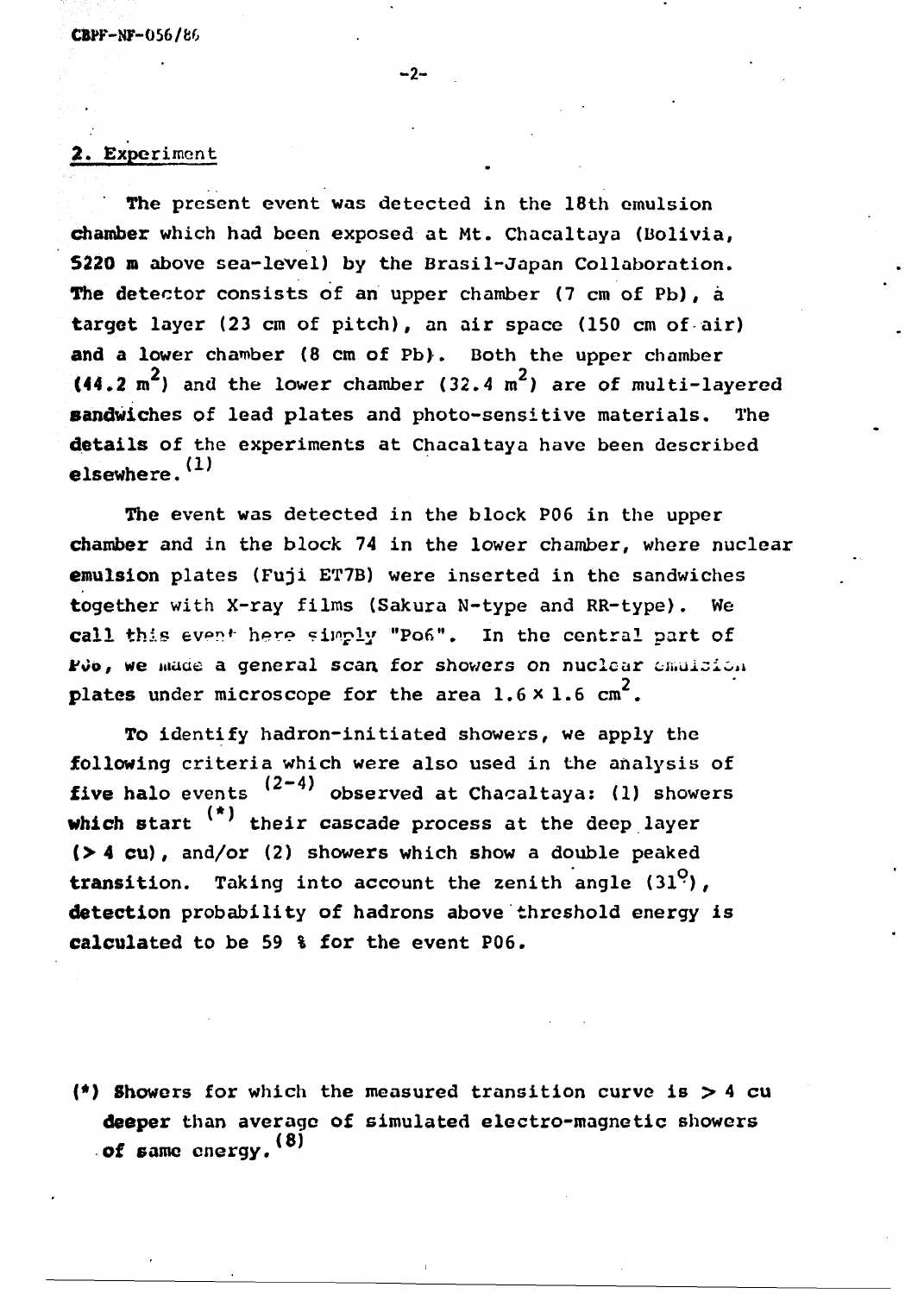#### **3. Experimental Results**

### **3 . 1 Siz e of Halo**

The event P06 contains a large energy deposit in the central region. Its appearance is rather weak and not so impressive at 4 or 6 cu, but the central part develops remarkably in the chamber and a strong concentration of energy is noticed at a glance on the X-ray films at deeper layers. Performing a general measurement of opacity of halo part on N-type films, we can define the lateral size of the halo and **estimate its total energy.**  $(2-4)$ 

Fig. 1 shows the lateral distributions of electron density,  $\mathbf{S}(\mathbf{r},t)$ , where r and t stand for the lateral distance and the traversed depth, respectively. The electron number at t is deduced from this figure, and its transition reaches the maximum at 14 - 16 cu. We define the halo radius as the lateral distance at the shower maximum where the electron density is  $10^6$  electrons/cm<sup>2</sup>; then the lateral size (radius) of the halo Of P06 is obtained to be 0.65 cm. Integrating the electron density, we obtain the total track length to be  $1.41 \times 10^8$  cu, which gives an estimate of total energy of halo,  $1,043$  TeV, taking the critical energy of lead as a conversion factor.

taking the critical energy of lead as a conversion factor. It is worth noting that the halo energy,  $E_{\text{halo}}$ , is nearly equivalent to the sum of energies, IEE, of shower cores which can be observed individually under microscope and that the depth of shower maximum,  $t_{max}$ , is very deep in P06. In case **of the event "Andromeda", for example,**  $E_{\text{h}a10}$  **-3.5**  $\Sigma$  **E and**  $(2.4)$  $t_{\text{max}} = 10 \text{ cu.}$   $(2, 4)$ 

### 3.2 Individual Shower Cores

We can study individual shower cores even in the halo region thanks to the high spatial resolution of nuclear emulsion.

Fig. 2 shows a correlation diagram between energy, E, and lateral distance, R, of shower cores observed in P06, where

**- 3-**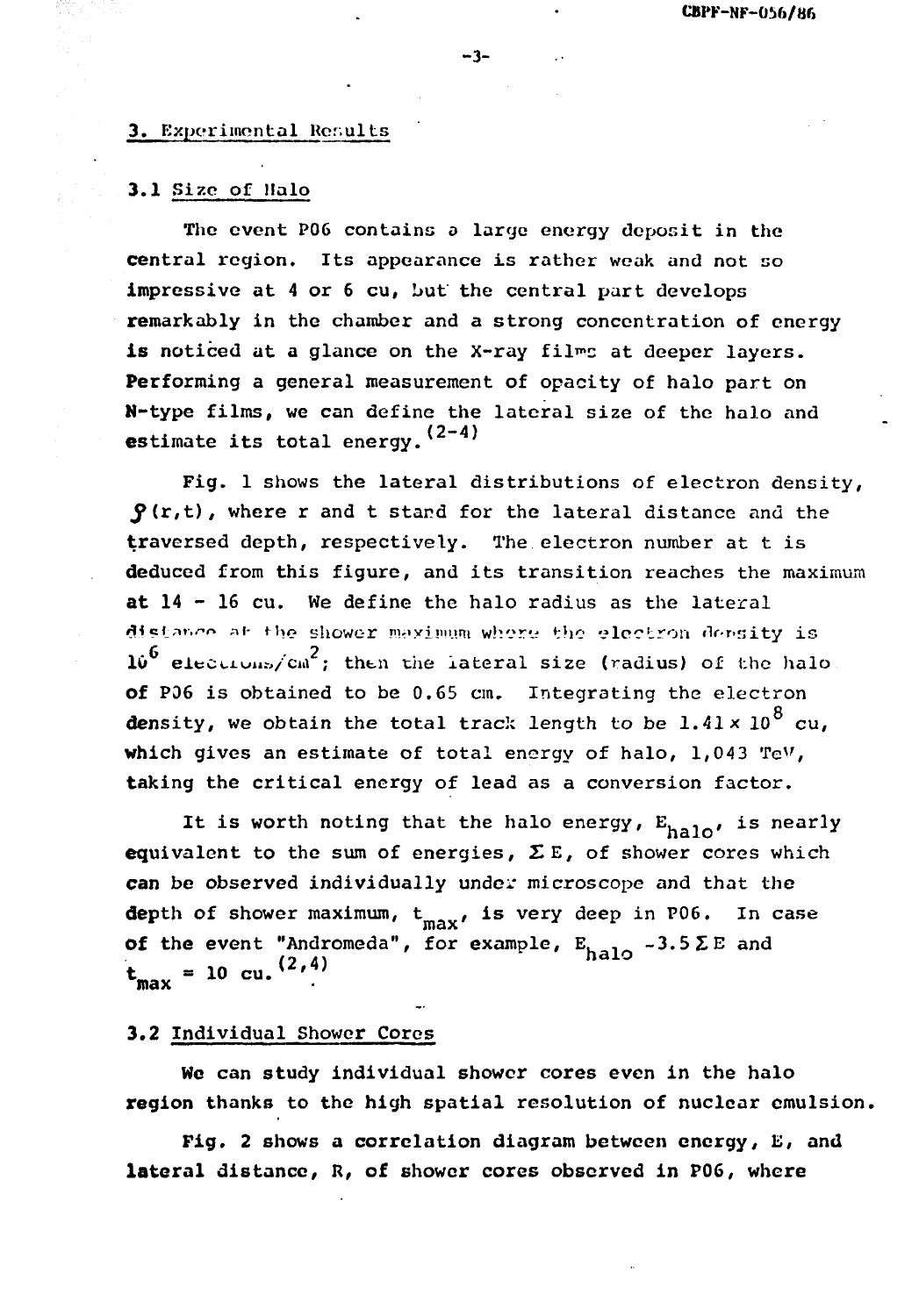**GBPF-NF-Ü56/86**

showers identified as hadron-initiatcd are indicated by crosses. The lateral distances are measured from the energy-weighted Center of shower cores whose distances from the most energetic core are smaller than 0.65 cm. In the figure, we notice a negative correlation in the halo part, i.e., the decrease of the energy with the increase of the lateral spread up to  $\sim$  1 cm. The dashed line, which corresponds to  $ER = 7.5$  GeV m, is shown as a guide.

**-4-**

In Figs. 3-(a, b and c) , we show three kinds of lateral distributions of individual shower cores: (a) number of particles, (b) energy-flow and (c) (energy)  $\times$  (distance), ER; identified hadrons are indicated. The results of a simulation calculation are also shown for comparison.  $(*)$  In these figures We exclude the cut condition,  $R \le 10$  cm, to see the behaviour also at outer region.

It is clearly shown that the halo consists of many shower cores which make a peak in hith particle Consity and energy flow at the very small lateral distance, 0.5 mm; this high concentration of energy and particles in the central region is one of the most impressive characteristics of this event. One finds that, inside the halo radius (0.65 cm), 77 % of the total energy and 61 % of the total multiplicity are liberated, but it is worth noticing that in the outer region there are also many shower cores with a great ER-flow: it can be said that the event P06 contains a big energy-flow both in the longitudinal and in the transversal directions.

Fig. 4 shows the energy distributions of shower cores in an integral form, with the cut condition of  $R \le 10$  cm in order

(\*) We took the assumption of proton primary, constant interac tion cross-section and scaling-type interactions.<sup>(9)</sup> 119 simulated events were produced in the energy region 1,000 - 2,000 TeV. The cut conditions of  $E \ge 1$  TeV,  $E(TeV) \ge R(cm)^{\log 2}$ and  $R \leq 10$  cm were put on; the second condition means that the threshold energy increases gradually from 1 TeV at 1 cm to 2 TcV at 10 cm.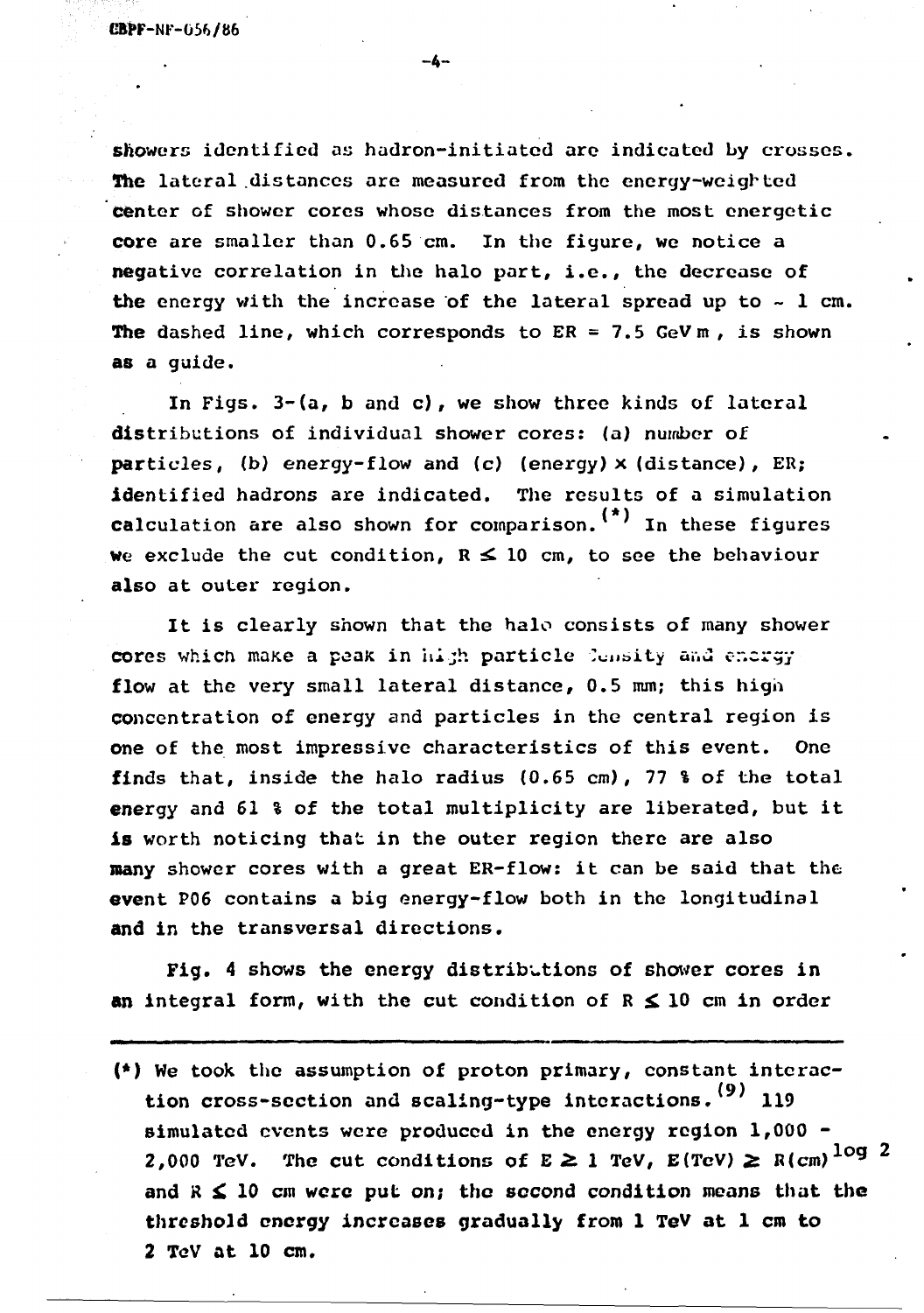to sec the behaviour of the lower energy region; the distribution for shower cores inside the halo radius is separately shown. The distribution of P06, especially its halo part, is approximately expressed by an exponential form; the curve of N exp(  $-NE/Z E$ ) with N = 100 and  $\Sigma E = 1,000$  TeV is drawn for a reference. The result of simulation calculation is also shown for comparison; its form is almost of power function, indicating how a long passage in air influences the exponentialtype energy distributions involved in each local interaction.

In Fig. 5, we show the distributions of (energy)  $X$  (distance), ER, for shower cores, in an integral form. The shower cores in the halo are separately shown. A large difference of lateral spread between the halo and the outer region is impressive. The average value of ER in the halo is calculated to be 7.2 GeV m, and that of the outer region is obtained from the slope to be  $-2$  GeV km.

### 3.3 Structure of  $\Box$  ilo

Fig. 6 shows a contour map of opacity in the halo part of P06 on RR-type X-ray film at 14 cu in the upper chamber, where We used a micro-photometer adapted to a microscope with slit size of 113  $\mu$ m in diameter. In the figure, several contour lines are drawn for the levels of opacity 0.2, 0.3, 0.4, 0.6, Õ.8 and 1.0, together with the shower cores with energy greater than 10 TeV. The cores identified as hadrons are indicated by crosses. We notice here that the halo part shows a nonisotropic structure in azimuth in both the distributions of opacity and of the high energy shower cores, and that the distribution also holds for the hadronic shower cores.

Fig. 7 shows the distributions of opacity on RR-type X-ray film at 14 cu in the upper chamber and on N-type X-ray film at 4 cu in the lower chamber, where the measurement was made with slit size  $100 \times 100$   $\mu$ <sup>2</sup> along the straight line on the films passing through two hadronic shower cores which can be well recognized in both chambers because of their strong and sharp

-5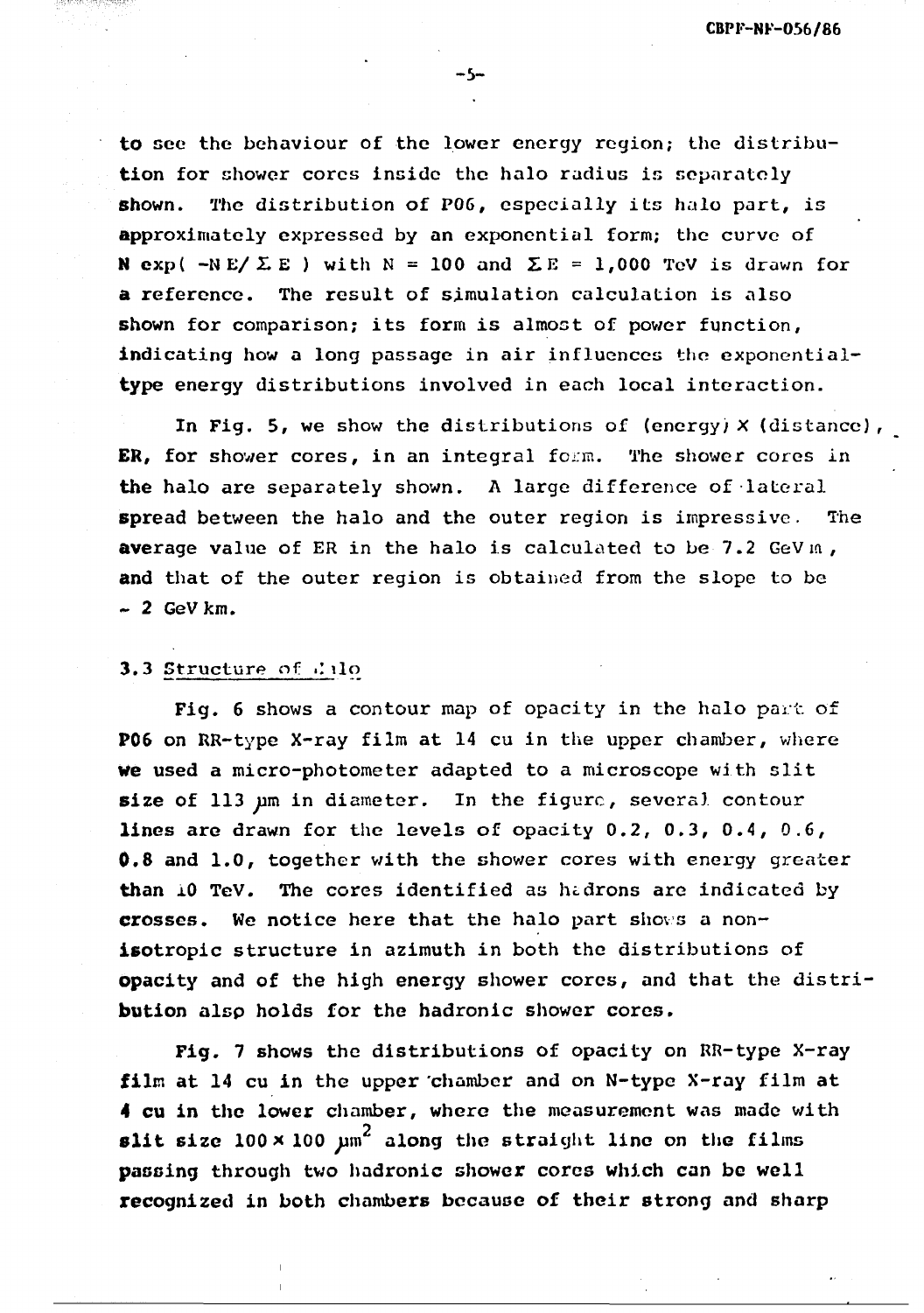penctration. These two cores (#40 and # 58) and core, #1, the highest energy in the event, are indicated especially in the figure. The distribution is not symmetrical, and we notice that the halo part contains at least two peaks.

-6-

#### 4» Summary and Discussion

We have described a cosmic-ray induced nuclear event which was detected in the emulsion chamber exposed at Mt. Chacaltaya by the Brasil-Japan Collaboration. The central part of the event is realized in the upper part of the upper chamber as a rather small size dark spot on N-type X-ray films, but it develops remarkably in the lead material of the chamber and appears as a generally darkened wide area (halo). The total energy measurable in the form of electro-magnetic cascade showers of this event is 1,275 TeV, 217 shower cores being observed on the nuclear emulsion plates.

The present event shows several characteristics as follows: (1) The degree of concentration of energy and particles is very high: 77 % of the total energy and 61 % of the total multiplicity are liberated inside the halo radius (0.65 cm).

- (2) Energy and particles are liberated most densely at the very small lateral distance, the peak position being 0.5 mm in log scale.
- (3) The energy distribution of this event, especially in the halo part, is approximately expressed by an exponential form.
- (4) Many particles are emitted also in the outer lateral region, where a large flow of ER is observed. A large difference in the distribution of ER is seen between the halo part and the outer part (of a factor  $\sim$  30).

(5) A special azimuthal structure is seen in the halo part.

The items,  $(1) - (3)$ , indicate that this event does not suffer from a large cascade degradation during its passage in the atmosphere. Simulation tells us that a high concentration of energy and particles is associated with high purity of la) events  $\rightarrow$  the item (5) indicates that the original exponential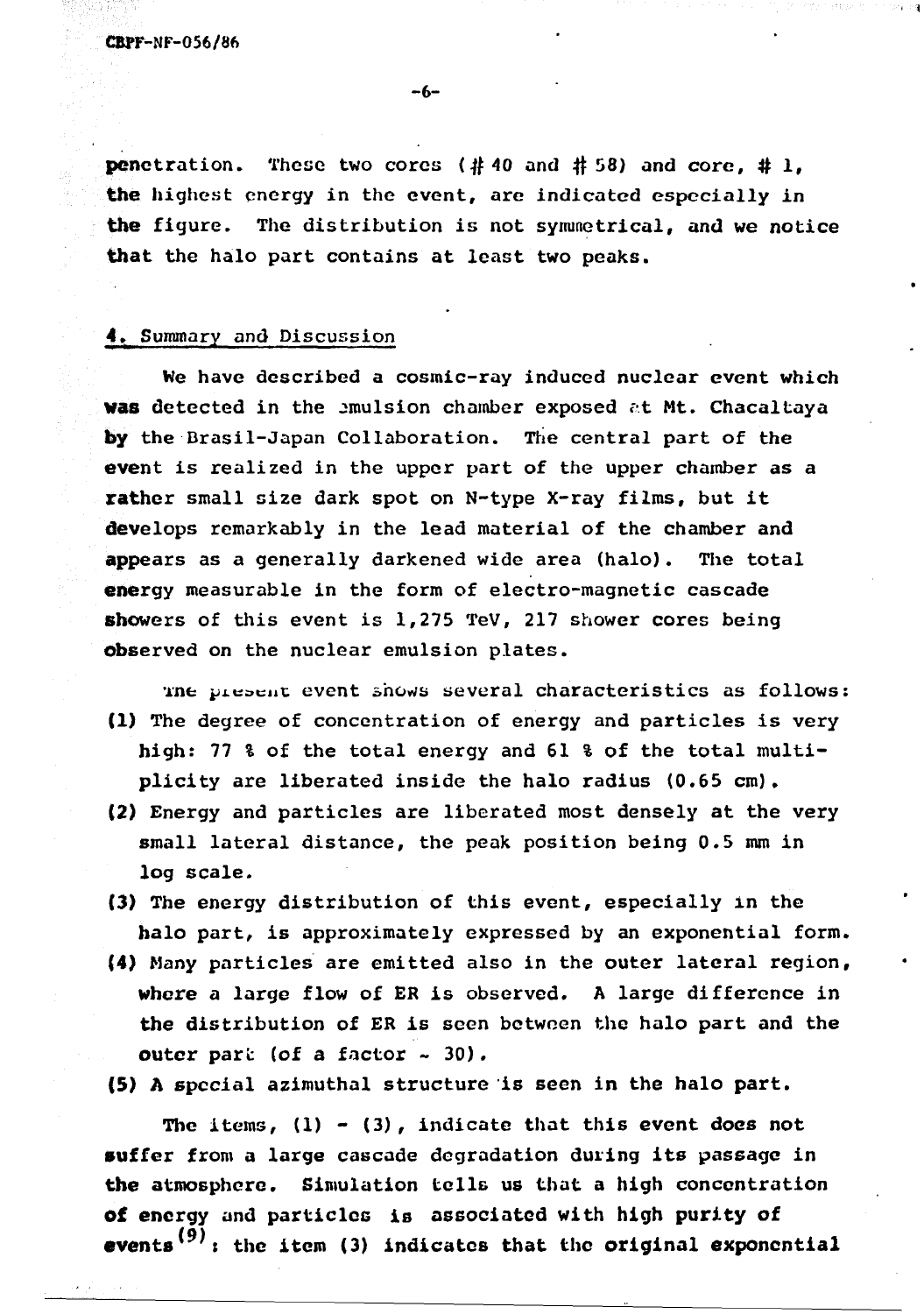form at the production is almost maintained at the observational level. The general measurement of opacity (sect. 3.1) also supports this consideration.

— 7 —

We could not find any among 119 simulated events which reproduced the strong concentration of energy and particles in the central region and the large lateral spread in the outer region at the same time: only one artificial event showed some similarity in the central region. Since the assumption of our simulation is known  $(6, 10)$  to be most efficient to produce the high energy concentration because of its slow energy dissipation or strong penetration, the present event seems to be located at the very edge of the fluctuation possible in normal propagation in the atmosphere, but we would like to point out that our event is one of only 8 events so far observed at Chacaltaya in the energy interval  $1,000 - 2,000$  TeV.

Although the special characteristics of this event should be examined in the higher statistics of the experimental data together with various theoretical (and computational) trials, the event seems to indicate the possibility that phenomena of large transverse momenta could happen to produce a strong concentration of energy and particles in the very forward direction, with small transverse momenta and a large multi-<br>plicity.  $(11,12)$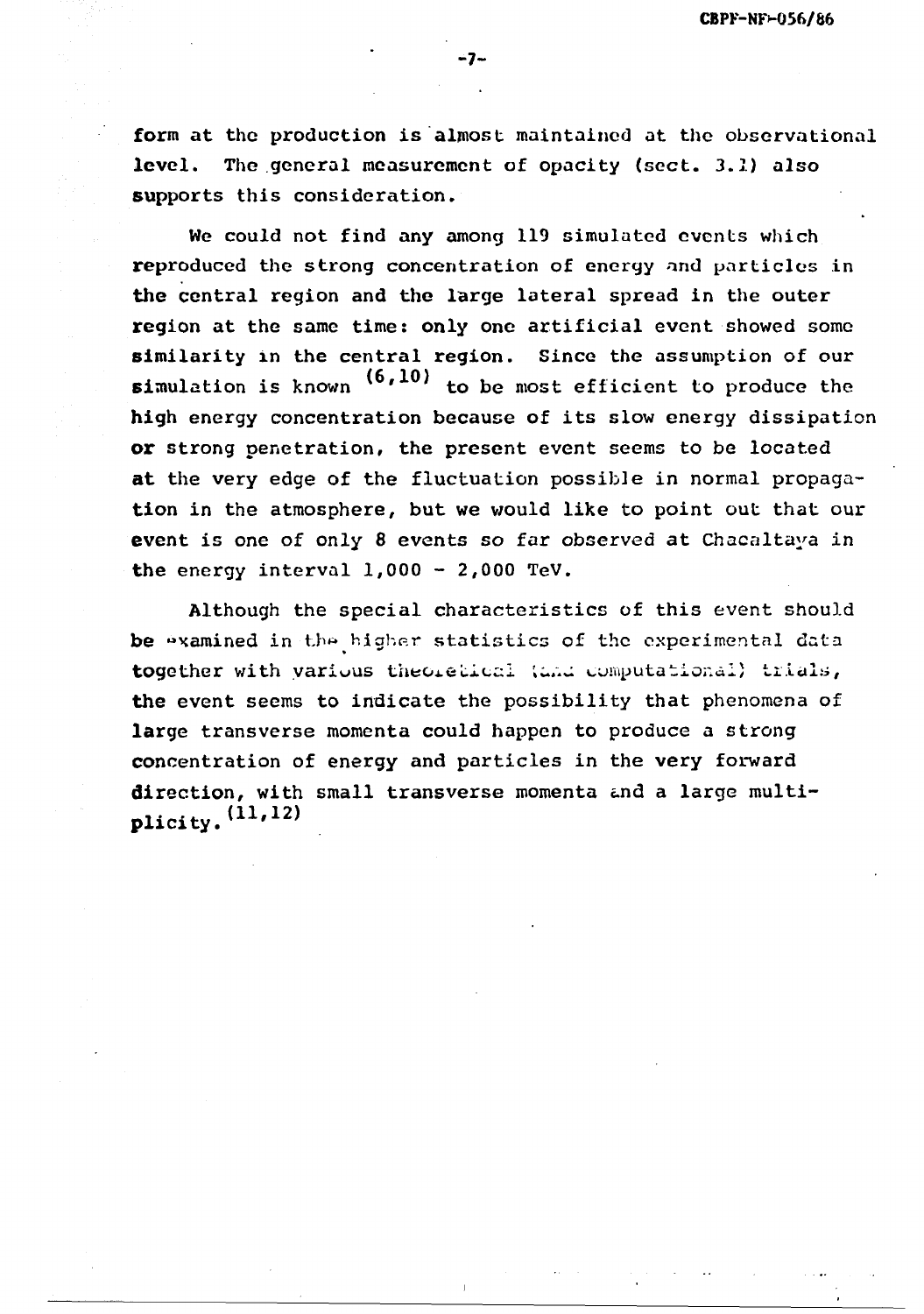# Acknowledgement

The authors would like to express their gratitude to all the members of the Brasil-Japan Collaboration on Chacaltaya emulsion chamber experiments for their kind and continuous support. They are very much grateful to Prof. C.M.G.Lattes for his invaluable discussions and comments. They thank Profs. Y.Fujimoto, S.IIasegawa and P.M.Oliveira Castro for their comments and encouragement. Thanks are also due to Profs. S.A.Slavatinsky and E.H.Shibuya for their comments. The gratitude is also expressed to T.T.Villar, N.Miranda and I.A. Lopez in CBPF for their daily help in scanning work. This work has been done under the financial supports to the Collaboration in part from Conselho Nacional de Desemvolvimento Científico e Tecnologico, Fundação de Amparo a Pesquisa do Estado de São Paulo, Financiadora de Estudos e Projetos, in Brasil, and Institute for Cosmic-Ray Research, University of Tokyo, and Grant-in-Aid from the Ministry of Education, in **Japan.**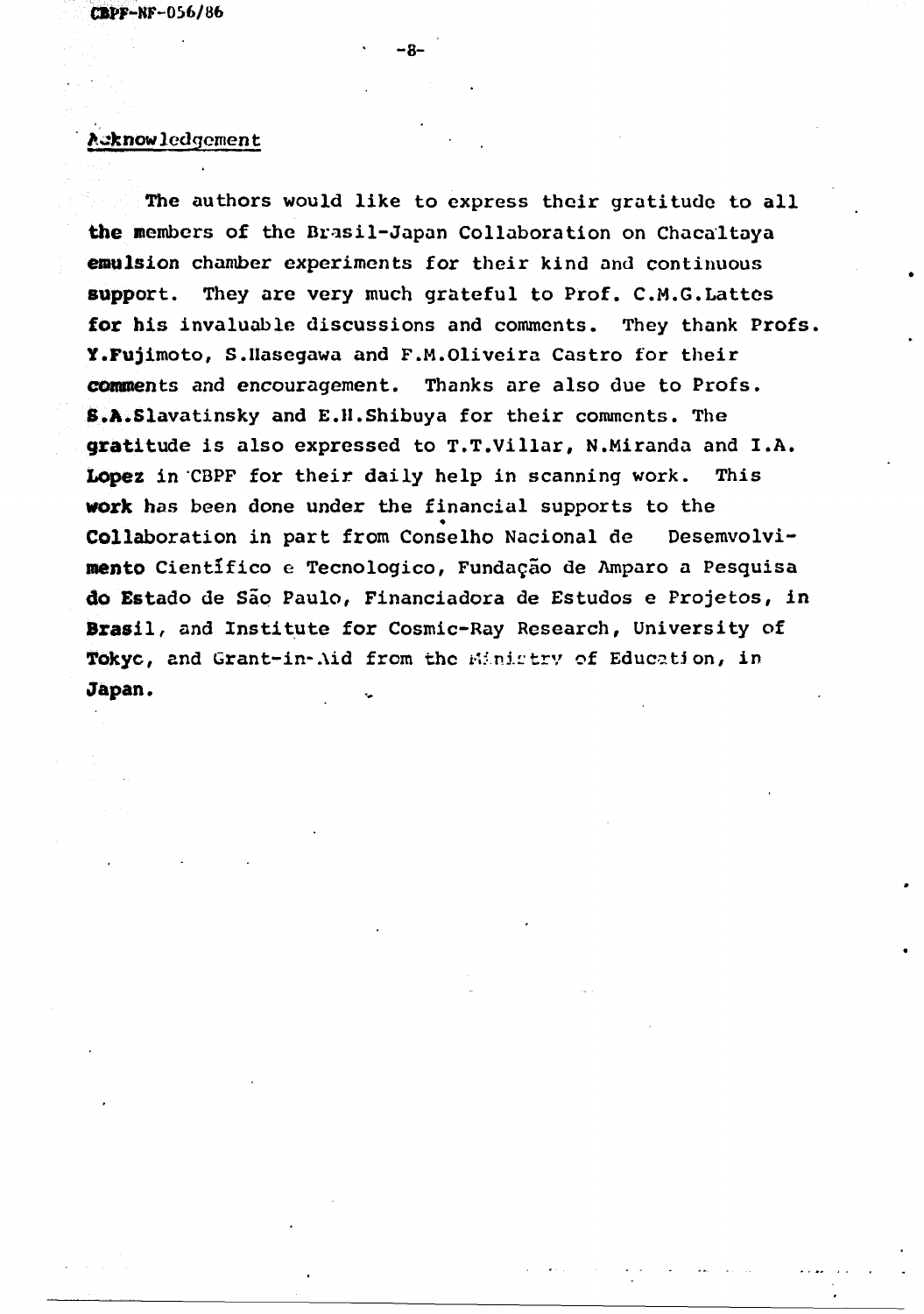# Flgurc Captions

- Fig. 1 Distributions of electron density  $\beta$  (r,t) of the event P06 at  $4 - 14$  cu in the upper chamber.
- Fig. 2 Correlation diagram between energy, E, and lateral distance, R, of all the shower cores observed in P06. The hadronic showers are indicated by crosses. The dashed line stands for  $ER = 7.5$  GeVm.
- Fig. 3 Lateral distributions of individual shower cores; (a) number of particles, (b) energy-flow and (c) (energy)x (distance), ER. (-o-) are for  $\gamma$ -rays and hadrons in P06,  $(-e-)$  for hadrons in P06 and  $(\cdots)$  for 119 simulated events.
- Pig. 4 Energy distributions of shower cores in an integral form. The open circles are for shower cores of P06, and the closed circles for only those in the halo. The dashed line stands for the 319 simulated events. An exponential curve, 100 exp(-O.lE) , is drawn by the solid line.
- Fig,. 5 Distributions of (energy) x (distance), ER, of shower cores, in an integral form. The open circles are for the shower cores and the closed ones for only those in the halo.
- Fig. 6 Contour map of light opacity of the central halo of P06 on RR-type X-ray film at 14 cu in the upper chamber, together with the high energy shower cores ( o for 10 - 20 TeV and  $\bullet$  for  $>$  20 TeV), among which the hadronic cores are indicated by crosses. The event center is indicated by large cross. The correction for incident zenith angle is already made.
- Fig. 7 Distributions of opacity on RR-type X-ray film at 14 cu in the upper chamber (dotted line) and on N-type X-ray film at 4 cu in the lower chamber (solid line). Measurement was made along the straight line, on the films, passing through two hadronic cores (# 40 and # 58).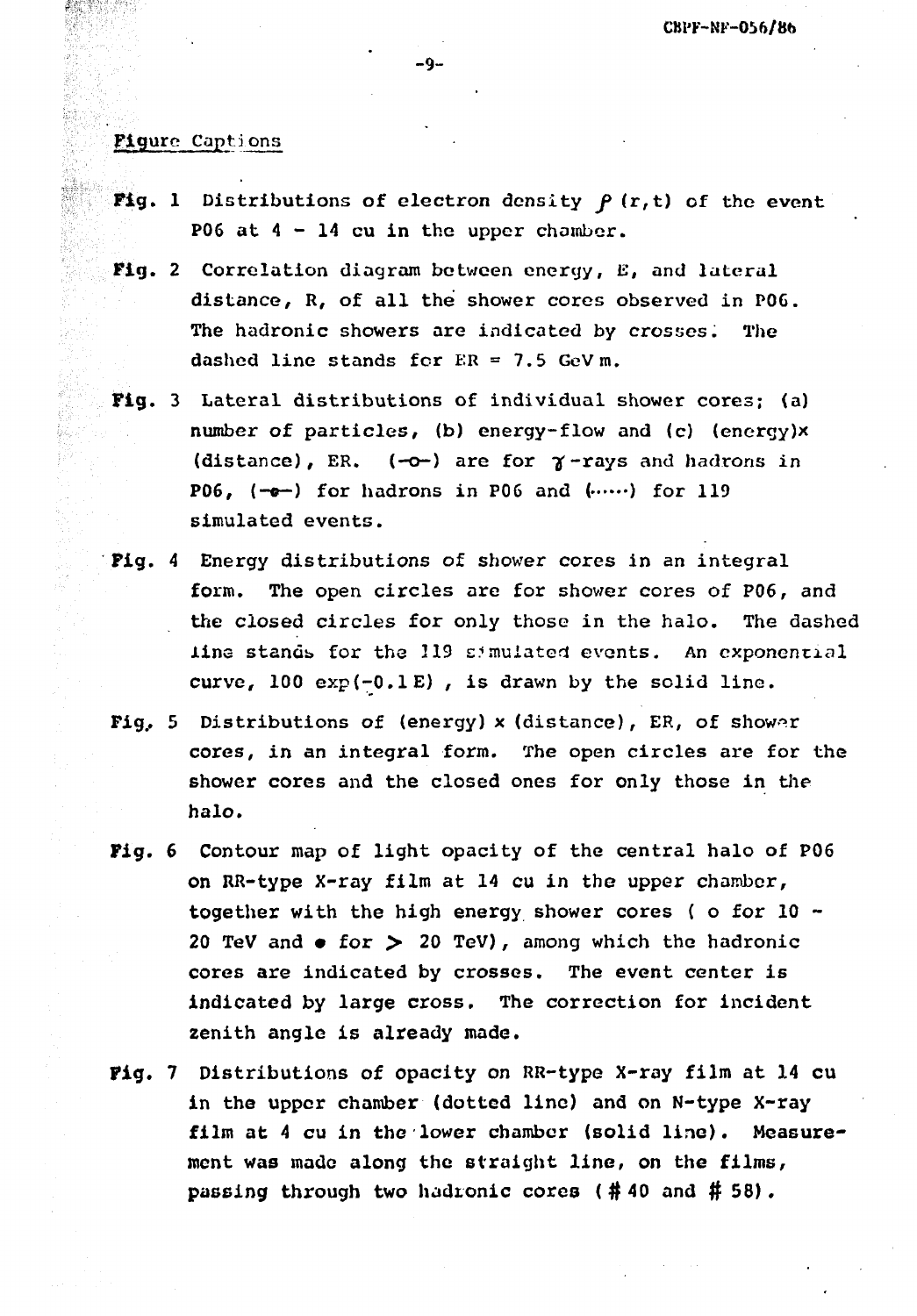





Fig. 1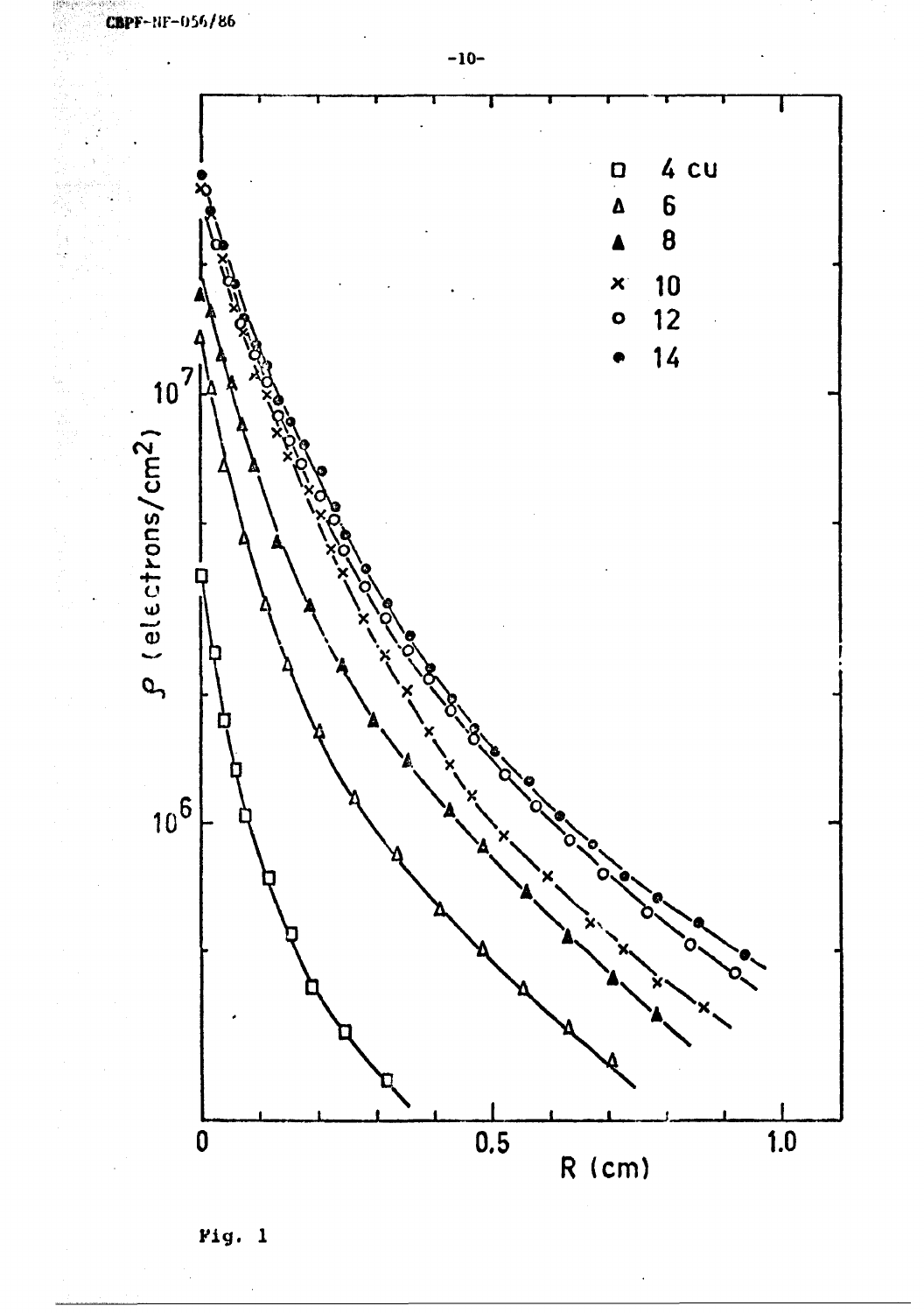

Fig. 2

 $-11-$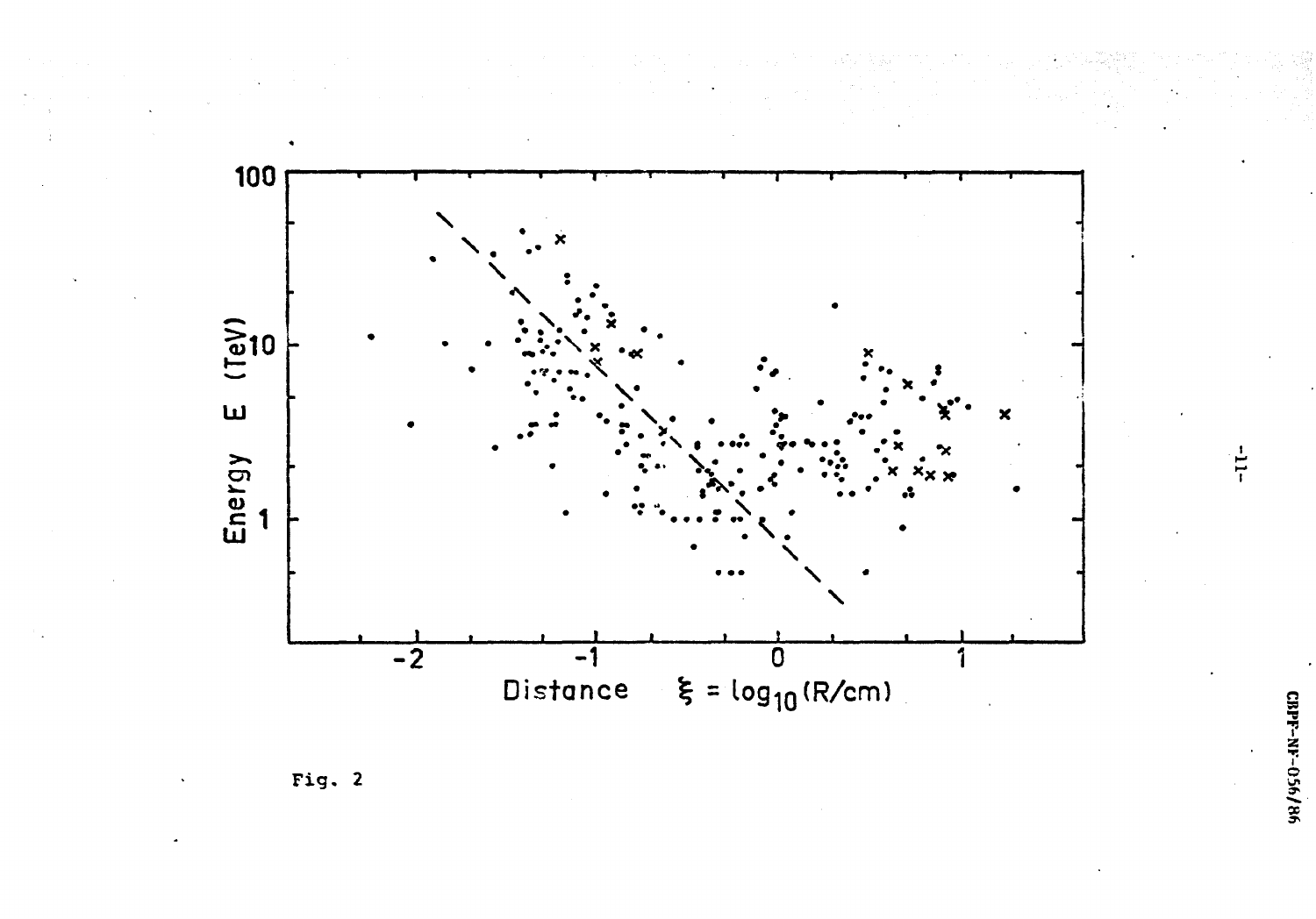

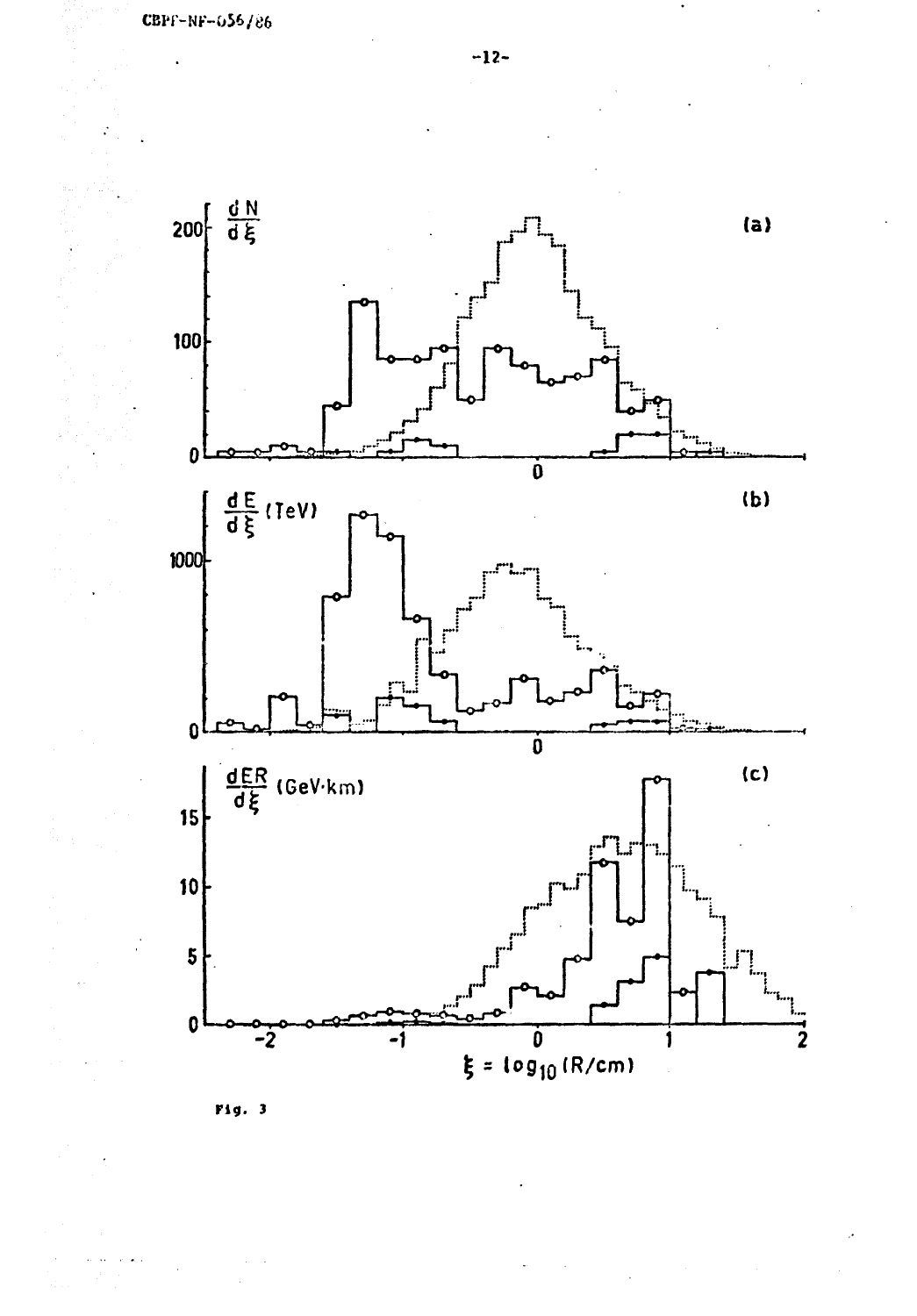

Fig. 4

CBPF-NF-056/86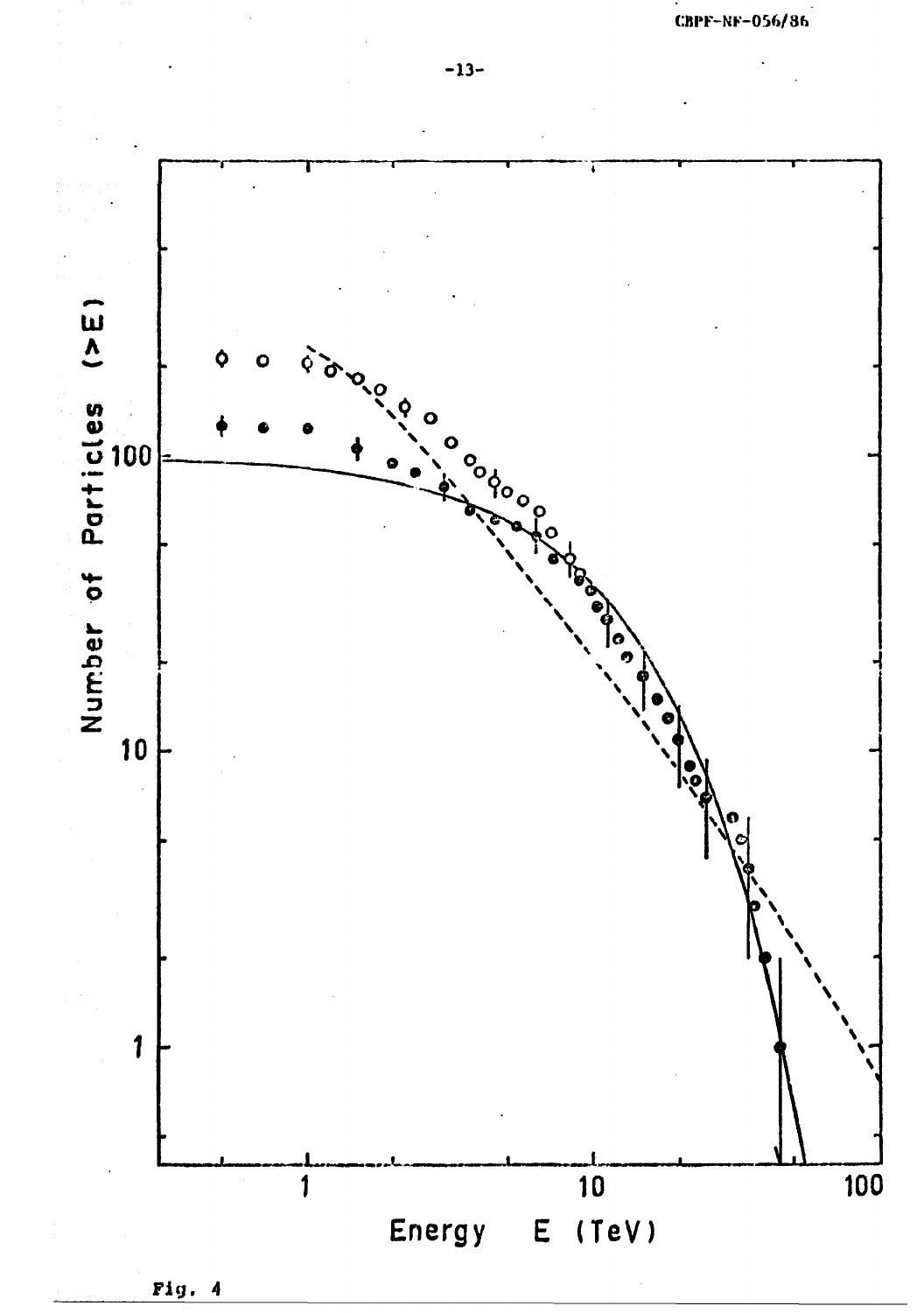



 $-14-$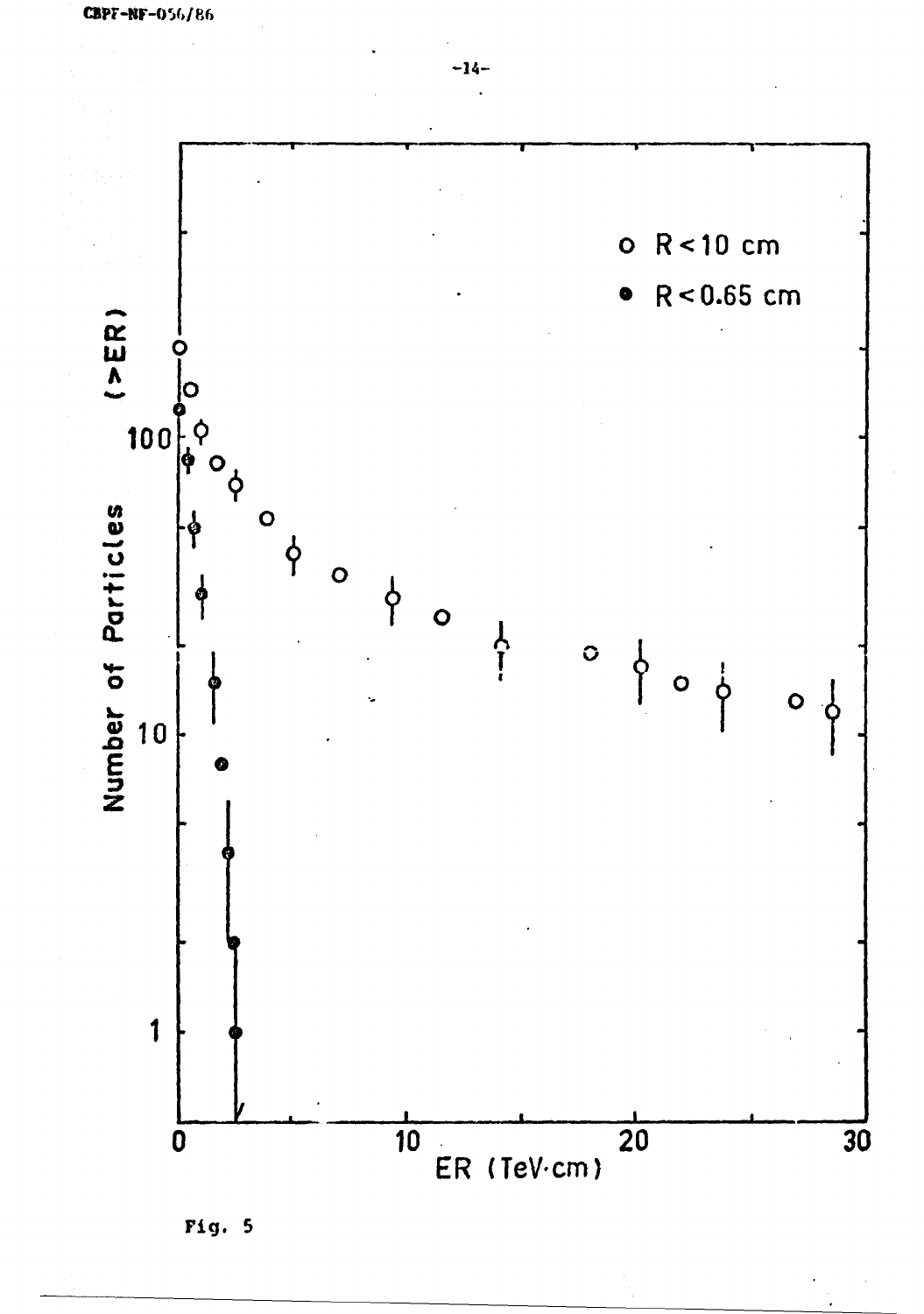





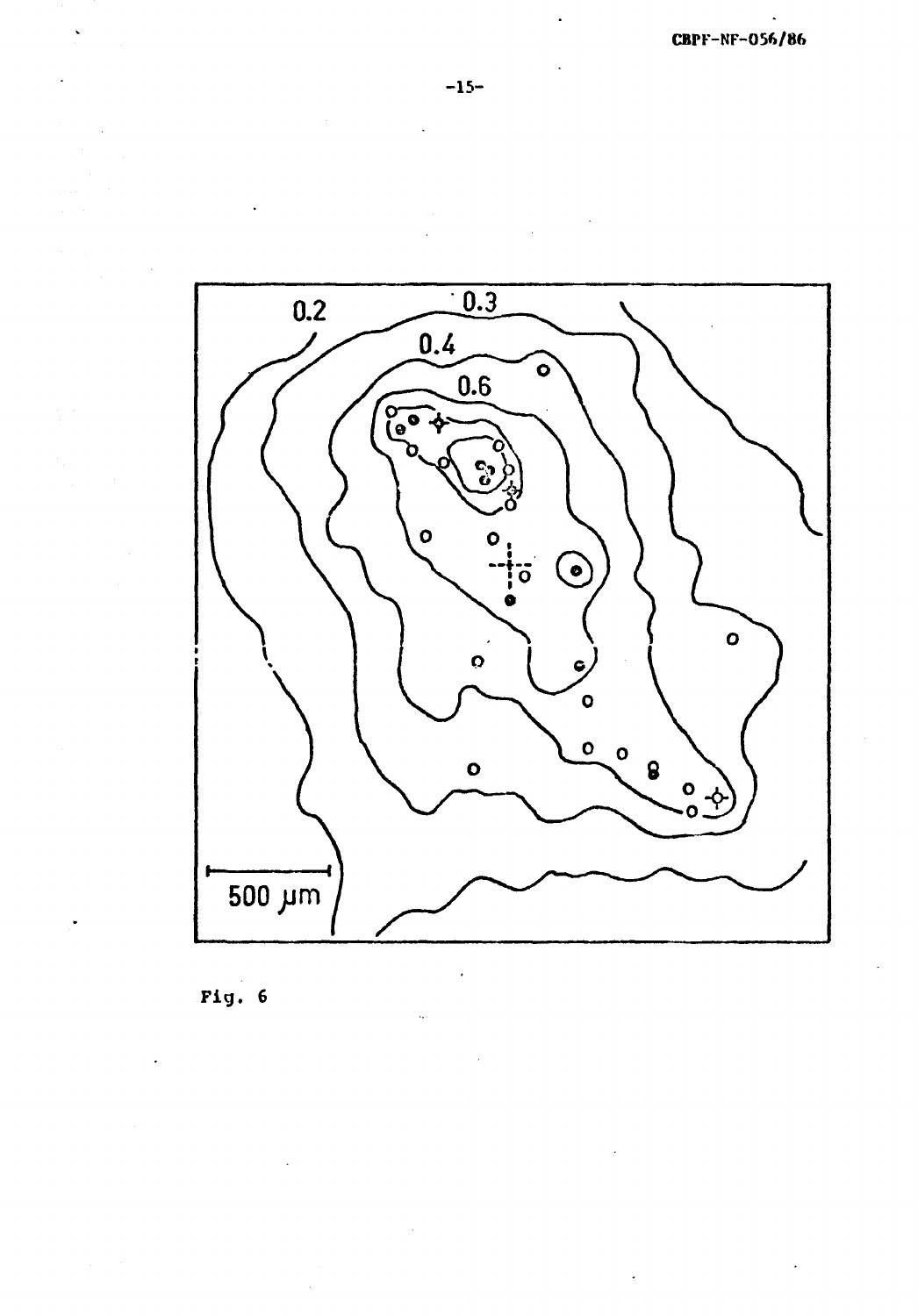

Fig. 7